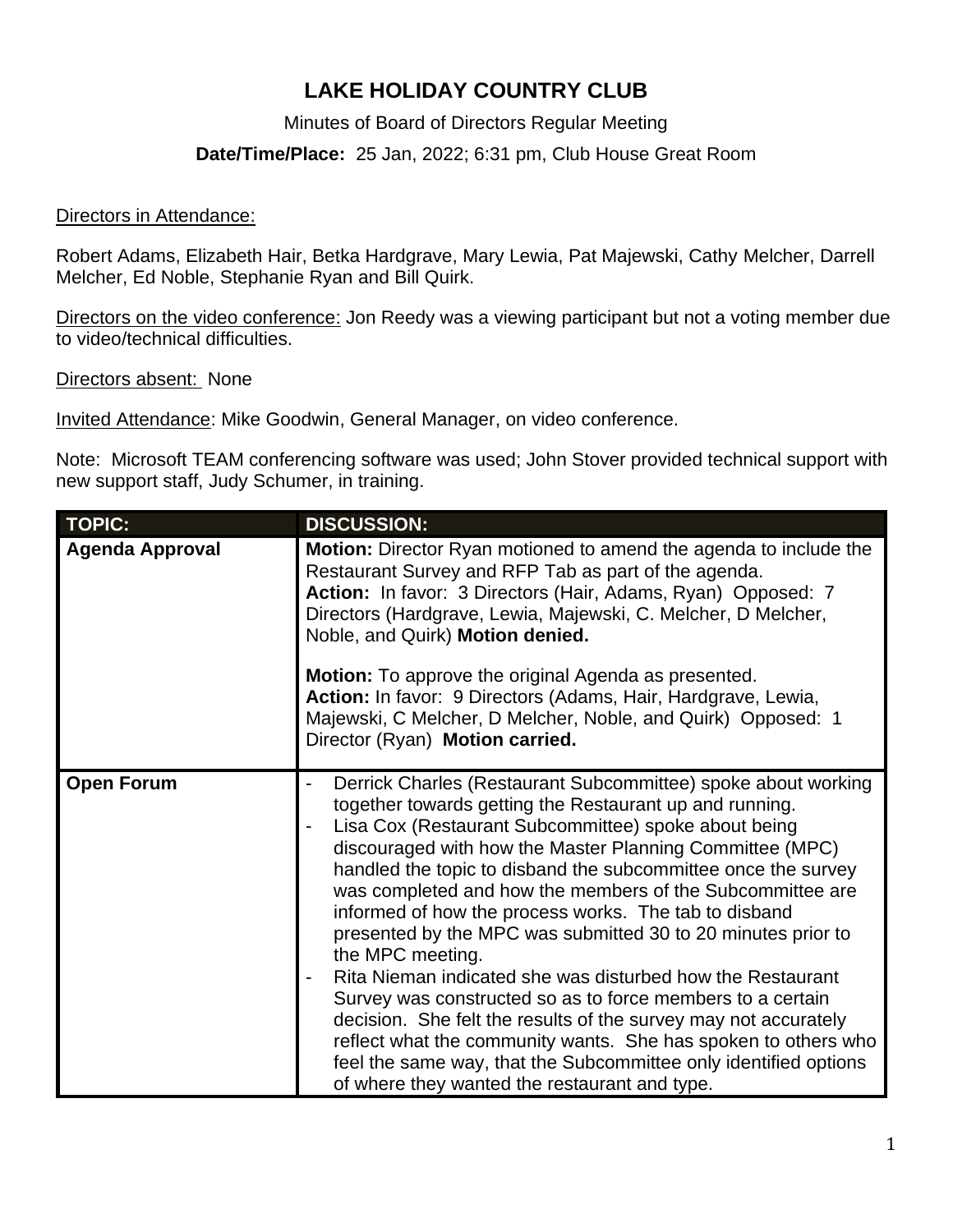|                               | Shane Bowen spoke concerning the Restaurant in the Club<br>House; was concerned about the loss of a resource where the<br>community can go and use. He is opposed to any restaurant in<br>the Club House and suggested building another building to house<br>a bar and grill/restaurant. He fell putting a restaurant in the Club<br>House would take a right / amenity away from the community and<br>money would be made from what community members pay for<br>(the Club House).<br>Director Hair, per agreement with President Majewski, addressed<br>certain processes concerning the Restaurant Subcommittee. She<br>referenced Policies, Rules and Procedures 12, that governs<br>Committees and clarified some of the comments made during<br>Open Forum. She specifically referenced formation and<br>dissolution of subcommittees, processing requests for proposals<br>and the responsibilities of chairs and members. (See PRP 12) |
|-------------------------------|------------------------------------------------------------------------------------------------------------------------------------------------------------------------------------------------------------------------------------------------------------------------------------------------------------------------------------------------------------------------------------------------------------------------------------------------------------------------------------------------------------------------------------------------------------------------------------------------------------------------------------------------------------------------------------------------------------------------------------------------------------------------------------------------------------------------------------------------------------------------------------------------------------------------------------------------|
| Tab 1 – Approval of           | Motion: Moved to approve the 23 Nov 2021 Board minutes.                                                                                                                                                                                                                                                                                                                                                                                                                                                                                                                                                                                                                                                                                                                                                                                                                                                                                        |
| previous BOD meeting          |                                                                                                                                                                                                                                                                                                                                                                                                                                                                                                                                                                                                                                                                                                                                                                                                                                                                                                                                                |
| minutes (Director Hair)       | Action: 10-0 (unanimous). Motion carried.                                                                                                                                                                                                                                                                                                                                                                                                                                                                                                                                                                                                                                                                                                                                                                                                                                                                                                      |
| Tab 2 - President's           | The office was closed for COVID for the safety of staff and                                                                                                                                                                                                                                                                                                                                                                                                                                                                                                                                                                                                                                                                                                                                                                                                                                                                                    |
| <b>Report (Director</b>       | members                                                                                                                                                                                                                                                                                                                                                                                                                                                                                                                                                                                                                                                                                                                                                                                                                                                                                                                                        |
| Majewski)                     | Allied Universal Security Services took over on Jan 1.                                                                                                                                                                                                                                                                                                                                                                                                                                                                                                                                                                                                                                                                                                                                                                                                                                                                                         |
|                               | Beach II continues but was delayed to weather.                                                                                                                                                                                                                                                                                                                                                                                                                                                                                                                                                                                                                                                                                                                                                                                                                                                                                                 |
|                               | Greenway will create a site plan to double the parking at the                                                                                                                                                                                                                                                                                                                                                                                                                                                                                                                                                                                                                                                                                                                                                                                                                                                                                  |
|                               | Clubhouse and include dedicated spaces for boat trailers and                                                                                                                                                                                                                                                                                                                                                                                                                                                                                                                                                                                                                                                                                                                                                                                                                                                                                   |
|                               | food truck.                                                                                                                                                                                                                                                                                                                                                                                                                                                                                                                                                                                                                                                                                                                                                                                                                                                                                                                                    |
|                               | Buildings, Grounds and Safety Cmt are working on refurbishing                                                                                                                                                                                                                                                                                                                                                                                                                                                                                                                                                                                                                                                                                                                                                                                                                                                                                  |
|                               | the Clubhouse for the 50 <sup>th</sup> anniversary of Lake Holiday.                                                                                                                                                                                                                                                                                                                                                                                                                                                                                                                                                                                                                                                                                                                                                                                                                                                                            |
|                               | There have been two copies of the LH Newsletter using the new                                                                                                                                                                                                                                                                                                                                                                                                                                                                                                                                                                                                                                                                                                                                                                                                                                                                                  |
|                               | software, Publisher; an addition to the Board's Microsoft Office                                                                                                                                                                                                                                                                                                                                                                                                                                                                                                                                                                                                                                                                                                                                                                                                                                                                               |
|                               | suite.                                                                                                                                                                                                                                                                                                                                                                                                                                                                                                                                                                                                                                                                                                                                                                                                                                                                                                                                         |
|                               | Master Planning is working on the community survey.                                                                                                                                                                                                                                                                                                                                                                                                                                                                                                                                                                                                                                                                                                                                                                                                                                                                                            |
|                               | The Restaurant Survey was completed but has yet to be<br>reviewed by Master Planning.                                                                                                                                                                                                                                                                                                                                                                                                                                                                                                                                                                                                                                                                                                                                                                                                                                                          |
|                               | The two LH Office part-time positions consolidated into one has                                                                                                                                                                                                                                                                                                                                                                                                                                                                                                                                                                                                                                                                                                                                                                                                                                                                                |
|                               | been filled by Judy Schumer.                                                                                                                                                                                                                                                                                                                                                                                                                                                                                                                                                                                                                                                                                                                                                                                                                                                                                                                   |
|                               | The LH Office contacted current members with the new                                                                                                                                                                                                                                                                                                                                                                                                                                                                                                                                                                                                                                                                                                                                                                                                                                                                                           |
|                               | configuration of the marina slips. Longer boats were moved to                                                                                                                                                                                                                                                                                                                                                                                                                                                                                                                                                                                                                                                                                                                                                                                                                                                                                  |
|                               | the outside and slips renumbered.                                                                                                                                                                                                                                                                                                                                                                                                                                                                                                                                                                                                                                                                                                                                                                                                                                                                                                              |
| Tab 3 - General               | Front Gate Barrier Controllers: continue to be problematic. The                                                                                                                                                                                                                                                                                                                                                                                                                                                                                                                                                                                                                                                                                                                                                                                                                                                                                |
| <b>Manager's Report (Mike</b> | GM acquired proposals for new barriers from BK Solutions,                                                                                                                                                                                                                                                                                                                                                                                                                                                                                                                                                                                                                                                                                                                                                                                                                                                                                      |
| Goodwin)                      | Golden Seal Enterprises and MC Fence and Deck. BK Solutions'                                                                                                                                                                                                                                                                                                                                                                                                                                                                                                                                                                                                                                                                                                                                                                                                                                                                                   |
|                               | quote in the amount of \$11,332.14; Golden Seal Enterprises are                                                                                                                                                                                                                                                                                                                                                                                                                                                                                                                                                                                                                                                                                                                                                                                                                                                                                |
|                               | not currently providing complete install service for gate operators;<br>and MC Fence and Deck has not yet responded. The GM                                                                                                                                                                                                                                                                                                                                                                                                                                                                                                                                                                                                                                                                                                                                                                                                                    |
|                               | recommended a full replacement through BK Solutions with                                                                                                                                                                                                                                                                                                                                                                                                                                                                                                                                                                                                                                                                                                                                                                                                                                                                                       |
|                               | funding from Replacement Reserve with a Not to Exceed (NTE)                                                                                                                                                                                                                                                                                                                                                                                                                                                                                                                                                                                                                                                                                                                                                                                                                                                                                    |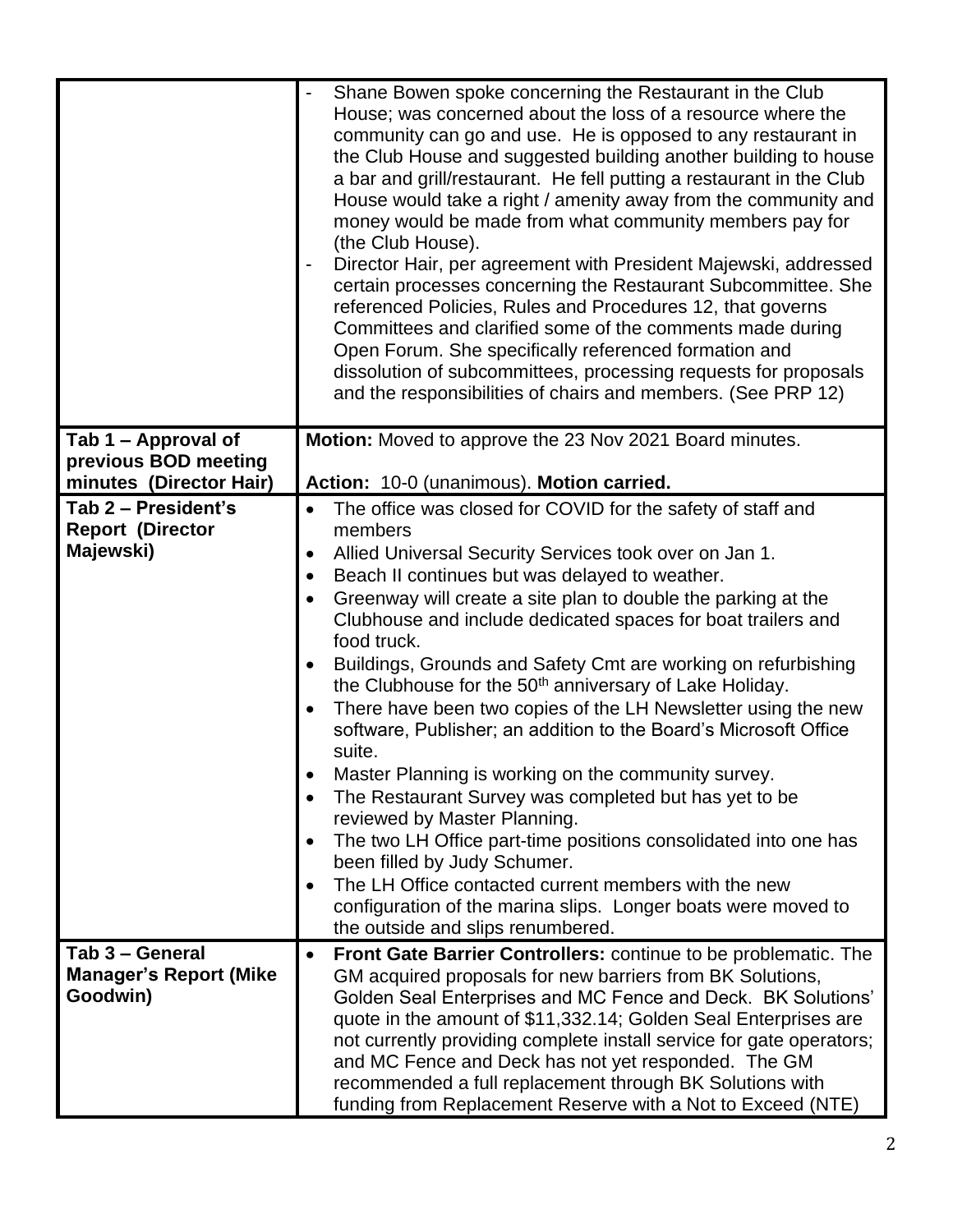|                                | of \$12,500 (to allow for potential material price changes due to<br>time passage since proposal).<br><b>MOTION:</b> Director Hair motioned to accept the GM's<br>recommendation and purchase the barriers from BK Solutions<br>with Replacement Reserve funds at a NTE amount of \$12,500.<br><b>ACTION:</b> In Favor: 9 Directors (Adams, Hair, Hardgrave,<br>Lewia, Majewski, C Melcher, D Melcher, Noble and Quirk)<br>Abstain: 1 Director (Ryan) Motion carried.<br>Allied Universal Security Services (AUS) assumed operation of<br>the LH Entry Gate and Patrol Services on January 1, 2022. The<br>HeIAUS reporting and tracking system is currently being<br>configured and, when fully implemented, will allow tracking and<br>reporting of Patrol Services throughout the community to AUS<br>and LHCC management.<br>Beach II Schedule Update: Ron Whitfield, Pine Knoll<br>Construction, provided an updated schedule for completion by<br>late spring or early summer.<br><b>Undeveloped Area Roadwork and Drainage Improvements:</b><br>The maintenance crew, with Don and Ben Cook of Keystone<br>Builders, have made excellent progress improving the drainage<br>and surface of the emergency exit route to Ebenezer Church<br>Road and the waterfront roads in sections 6A and 6B. Additional<br>work is planned as the weather and scheduling allows.<br><b>Clubhouse Table Replacement has been partially completed</b><br>with 20 direct replacements for existing tables; the new additions<br>and the two table carts are on order. |
|--------------------------------|-------------------------------------------------------------------------------------------------------------------------------------------------------------------------------------------------------------------------------------------------------------------------------------------------------------------------------------------------------------------------------------------------------------------------------------------------------------------------------------------------------------------------------------------------------------------------------------------------------------------------------------------------------------------------------------------------------------------------------------------------------------------------------------------------------------------------------------------------------------------------------------------------------------------------------------------------------------------------------------------------------------------------------------------------------------------------------------------------------------------------------------------------------------------------------------------------------------------------------------------------------------------------------------------------------------------------------------------------------------------------------------------------------------------------------------------------------------------------------------------------------------------------------------------------------------|
| Tab 4 - Treasurer's            | Director Noble identified the Treasurer's Report includes both Nov                                                                                                                                                                                                                                                                                                                                                                                                                                                                                                                                                                                                                                                                                                                                                                                                                                                                                                                                                                                                                                                                                                                                                                                                                                                                                                                                                                                                                                                                                          |
| <b>Report (Director Noble)</b> | and Dec as there wasn't a Board meeting in Dec. The Financial                                                                                                                                                                                                                                                                                                                                                                                                                                                                                                                                                                                                                                                                                                                                                                                                                                                                                                                                                                                                                                                                                                                                                                                                                                                                                                                                                                                                                                                                                               |
|                                | health of Lake Holiday is in good shape and the audit conducted by<br>Decker & Company, Inc. reflects that.                                                                                                                                                                                                                                                                                                                                                                                                                                                                                                                                                                                                                                                                                                                                                                                                                                                                                                                                                                                                                                                                                                                                                                                                                                                                                                                                                                                                                                                 |
| Tab 5 - Committee              | Director C Melcher provided corrections to the Restaurant                                                                                                                                                                                                                                                                                                                                                                                                                                                                                                                                                                                                                                                                                                                                                                                                                                                                                                                                                                                                                                                                                                                                                                                                                                                                                                                                                                                                                                                                                                   |
| <b>Reports</b>                 | Subcommittee minutes (as part of the Master Planning Committee)                                                                                                                                                                                                                                                                                                                                                                                                                                                                                                                                                                                                                                                                                                                                                                                                                                                                                                                                                                                                                                                                                                                                                                                                                                                                                                                                                                                                                                                                                             |
|                                | as the Subcommittee minutes had not been approved in the MPC                                                                                                                                                                                                                                                                                                                                                                                                                                                                                                                                                                                                                                                                                                                                                                                                                                                                                                                                                                                                                                                                                                                                                                                                                                                                                                                                                                                                                                                                                                |
|                                | meeting. President Majewski said they would be struck from the<br>record.                                                                                                                                                                                                                                                                                                                                                                                                                                                                                                                                                                                                                                                                                                                                                                                                                                                                                                                                                                                                                                                                                                                                                                                                                                                                                                                                                                                                                                                                                   |
| Tab 6 - Communication          | <b>Informational Only</b>                                                                                                                                                                                                                                                                                                                                                                                                                                                                                                                                                                                                                                                                                                                                                                                                                                                                                                                                                                                                                                                                                                                                                                                                                                                                                                                                                                                                                                                                                                                                   |
| <b>Committee Update</b>        | -The Communications Committee is involved with updating                                                                                                                                                                                                                                                                                                                                                                                                                                                                                                                                                                                                                                                                                                                                                                                                                                                                                                                                                                                                                                                                                                                                                                                                                                                                                                                                                                                                                                                                                                     |
| (Director Lewia)               | technology usage at the clubhouse in the great room and suggested                                                                                                                                                                                                                                                                                                                                                                                                                                                                                                                                                                                                                                                                                                                                                                                                                                                                                                                                                                                                                                                                                                                                                                                                                                                                                                                                                                                                                                                                                           |
|                                | a Request For Proposal (RFP) to fix / rework cables; to update the                                                                                                                                                                                                                                                                                                                                                                                                                                                                                                                                                                                                                                                                                                                                                                                                                                                                                                                                                                                                                                                                                                                                                                                                                                                                                                                                                                                                                                                                                          |
|                                | WIFI configuration; and introduced the new support person, Judy                                                                                                                                                                                                                                                                                                                                                                                                                                                                                                                                                                                                                                                                                                                                                                                                                                                                                                                                                                                                                                                                                                                                                                                                                                                                                                                                                                                                                                                                                             |
|                                | Schumer.<br>-The committee also will be collaborating with the office to make                                                                                                                                                                                                                                                                                                                                                                                                                                                                                                                                                                                                                                                                                                                                                                                                                                                                                                                                                                                                                                                                                                                                                                                                                                                                                                                                                                                                                                                                               |
|                                | changes to the format of the Lake Holiday website.                                                                                                                                                                                                                                                                                                                                                                                                                                                                                                                                                                                                                                                                                                                                                                                                                                                                                                                                                                                                                                                                                                                                                                                                                                                                                                                                                                                                                                                                                                          |
|                                | -It is also recommended that a mobile cart/desk be acquired to                                                                                                                                                                                                                                                                                                                                                                                                                                                                                                                                                                                                                                                                                                                                                                                                                                                                                                                                                                                                                                                                                                                                                                                                                                                                                                                                                                                                                                                                                              |
|                                | house computer, monitor/speakers for meeting broadcasts.                                                                                                                                                                                                                                                                                                                                                                                                                                                                                                                                                                                                                                                                                                                                                                                                                                                                                                                                                                                                                                                                                                                                                                                                                                                                                                                                                                                                                                                                                                    |
|                                | -The committee is recruiting volunteers to assist, either through                                                                                                                                                                                                                                                                                                                                                                                                                                                                                                                                                                                                                                                                                                                                                                                                                                                                                                                                                                                                                                                                                                                                                                                                                                                                                                                                                                                                                                                                                           |
|                                | virtual meeting support, editing current documents onto the website,                                                                                                                                                                                                                                                                                                                                                                                                                                                                                                                                                                                                                                                                                                                                                                                                                                                                                                                                                                                                                                                                                                                                                                                                                                                                                                                                                                                                                                                                                        |